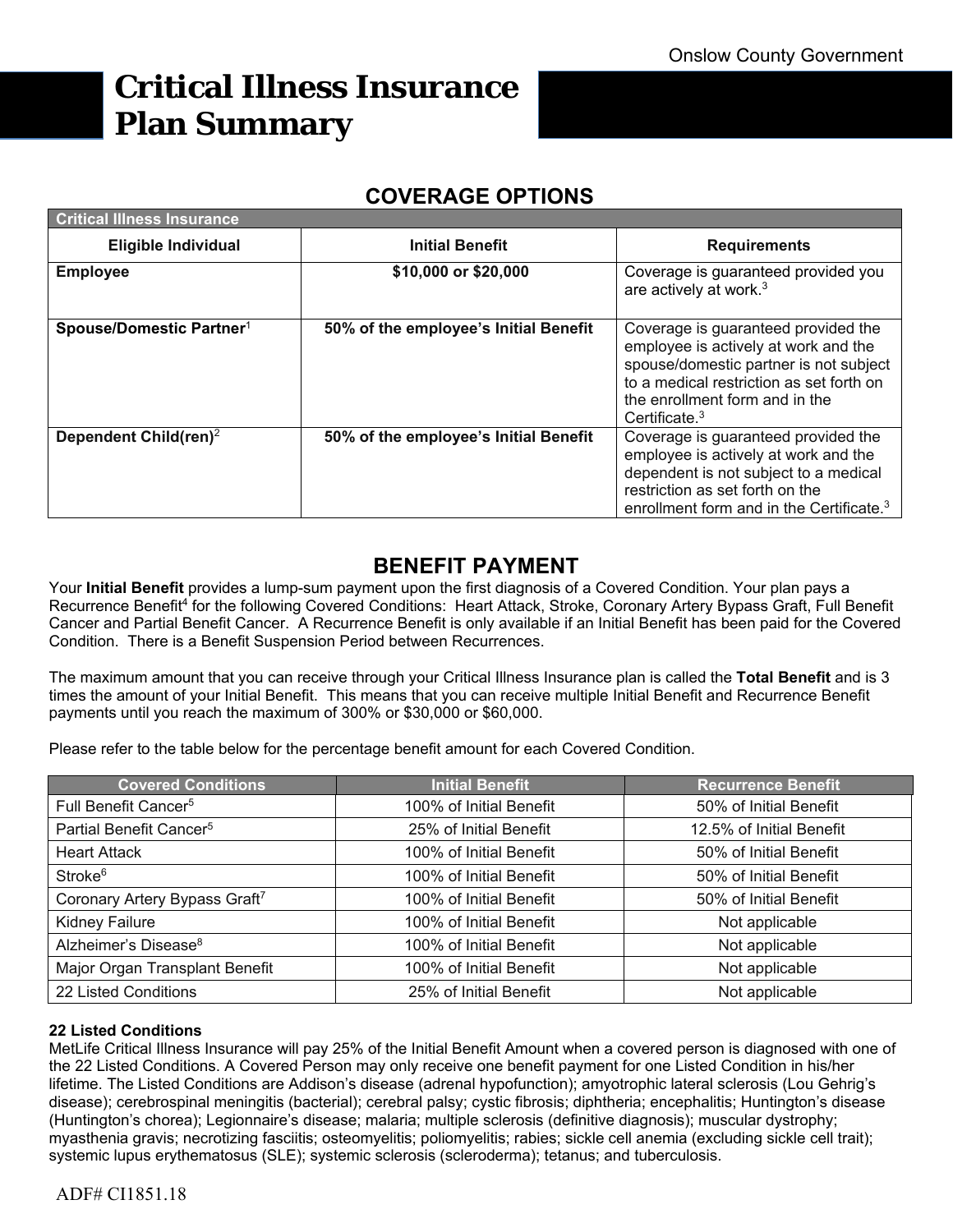### **Example of Initial & Recurrence Benefit Payments**

The example below illustrates an employee who elected an Initial Benefit of \$10,000 and has a Total Benefit of 3 times the Initial Benefit Amount or \$30,000.

| <b>Illness - Covered Condition</b>                     | <b>Payment</b>                                  | <b>Total Benefit Remaining</b> |
|--------------------------------------------------------|-------------------------------------------------|--------------------------------|
| Heart Attack – first diagnosis                         | Initial Benefit payment of<br>\$10,000 or 100%  | \$20,000                       |
| Heart Attack - second diagnosis, two years<br>later    | Recurrence Benefit payment of<br>\$5,000 or 50% | \$10,000                       |
| Kidney Failure – first diagnosis, three years<br>later | Initial Benefit payment of<br>\$10,000 or 100%  | \$0                            |

# **SUPPLEMENTAL BENEFITS**

MetLife provides coverage for the Supplemental Benefits listed below. This coverage would be in addition to the Total Benefit Amount payable for the previously mentioned Covered Conditions.

#### **Health Screening Benefit<sup>10</sup>**

After your coverage has been in effect for thirty days, MetLife will provide an annual benefit\* of \$100 per calendar year for taking one of the eligible screening/prevention measures. MetLife will pay only one health screening benefit per covered person per calendar year

\*The Health Screening Benefit amount depends upon the Initial Benefit Amount selected. Employees would receive a \$100 benefit with the \$10,000 or \$20,000 Initial Benefit Amount.

Eligible screening/prevention measures may include:

| annual physical exam                                                       | flexible sigmoidoscopy                                                                     |
|----------------------------------------------------------------------------|--------------------------------------------------------------------------------------------|
| $\bullet$                                                                  | $\bullet$                                                                                  |
| biopsies for cancer                                                        | hemoccult stool specimen                                                                   |
| $\bullet$                                                                  | $\bullet$                                                                                  |
| blood test to determine total cholesterol                                  | hemoglobin A1C                                                                             |
| $\bullet$                                                                  | $\bullet$                                                                                  |
| blood test to determine triglycerides                                      | human papillomavirus (HPV) vaccination                                                     |
| $\bullet$                                                                  | $\bullet$                                                                                  |
| bone marrow testing                                                        | lipid panel                                                                                |
| $\bullet$                                                                  | $\bullet$                                                                                  |
| breast MRI                                                                 | mammogram                                                                                  |
| $\bullet$                                                                  | $\bullet$                                                                                  |
| breast ultrasound                                                          | oral cancer screening                                                                      |
| $\bullet$                                                                  | $\bullet$                                                                                  |
| breast sonogram                                                            | pap smears or thin prep pap test                                                           |
| $\bullet$                                                                  | $\bullet$                                                                                  |
| cancer antigen 15-3 blood test for breast cancer<br>$\bullet$<br>(CA 15-3) | prostate-specific antigen (PSA) test<br>$\bullet$                                          |
| cancer antigen 125 blood test for ovarian cancer<br>$\bullet$<br>(CA 125)  | serum cholesterol test to determine LDL and HDL<br>levels                                  |
| carcinoembryonic antigen blood test for colon<br>$\bullet$<br>cancer (CEA) | serum protein electrophoresis<br>$\bullet$                                                 |
| carotid doppler                                                            | skin cancer biopsy                                                                         |
| $\bullet$                                                                  | $\bullet$                                                                                  |
| chest x-rays                                                               | skin cancer screening                                                                      |
| $\bullet$                                                                  | $\bullet$                                                                                  |
| clinical testicular exam                                                   | skin exam                                                                                  |
| $\bullet$                                                                  | $\bullet$                                                                                  |
| colonoscopy                                                                | stress test on bicycle or treadmill                                                        |
| $\bullet$                                                                  | $\bullet$                                                                                  |
| digital rectal exam (DRE)                                                  | successful completion of smoking cessation program                                         |
| $\bullet$                                                                  | $\bullet$                                                                                  |
| Doppler screening for cancer                                               | tests for sexually transmitted infections (STIs)                                           |
| $\bullet$                                                                  | $\bullet$                                                                                  |
| Doppler screening for peripheral vascular disease                          | thermography                                                                               |
| $\bullet$                                                                  | $\bullet$                                                                                  |
| echocardiogram                                                             | two hour post-load plasma glucose test                                                     |
| $\bullet$                                                                  | $\bullet$                                                                                  |
| electrocardiogram (EKG)                                                    | ultrasounds for cancer detection                                                           |
| $\bullet$                                                                  | $\bullet$                                                                                  |
| endoscopy<br>$\bullet$                                                     | ultrasound screening of the abdominal aorta for<br>$\bullet$<br>abdominal aortic aneurysms |
| fasting blood glucose test                                                 | virtual colonoscopy                                                                        |
| $\bullet$                                                                  | $\bullet$                                                                                  |
| fasting plasma glucose test<br>$\bullet$                                   |                                                                                            |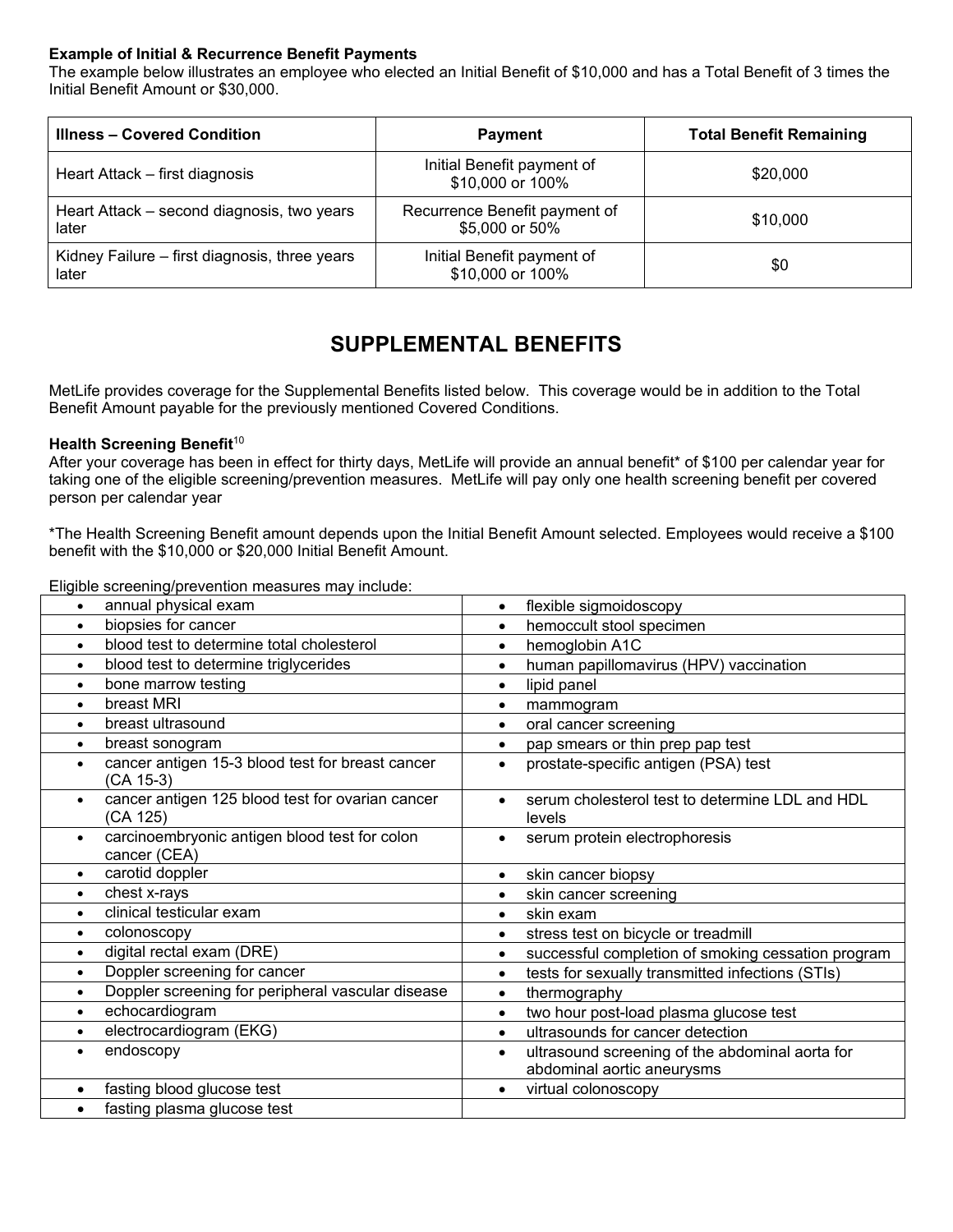# **INSURANCE RATES**

MetLife offers competitive group rates and convenient payroll deduction so you don't have to worry about writing a check or missing a payment! Your employee rates are outlined below.

| <b>Attained</b><br>Age | <b>Employee</b><br>Only | <b>Employee +</b><br><b>Spouse</b> | <b>Employee +</b><br><b>Children</b> | <b>Employee +</b><br><b>Spouse + Children</b> |
|------------------------|-------------------------|------------------------------------|--------------------------------------|-----------------------------------------------|
| $25$                   | \$2.60                  | \$4.50                             | \$4.45                               | \$6.35                                        |
| $25 - 29$              | \$2.75                  | \$4.70                             | \$4.55                               | \$6.55                                        |
| $30 - 34$              | \$3.30                  | \$5.60                             | \$5.15                               | \$7.40                                        |
| $35 - 39$              | \$3.65                  | \$6.15                             | \$5.50                               | \$7.95                                        |
| $40 - 44$              | \$4.15                  | \$6.95                             | \$6.00                               | \$8.75                                        |
| $45 - 49$              | \$5.70                  | \$9.30                             | \$7.50                               | \$11.15                                       |
| $50 - 54$              | \$7.80                  | \$12.60                            | \$9.60                               | \$14.45                                       |
| $55 - 59$              | \$10.60                 | \$17.00                            | \$12.40                              | \$18.85                                       |
| $60 - 64$              | \$14.15                 | \$22.70                            | \$15.95                              | \$24.50                                       |
| 65-69                  | \$19.20                 | \$30.75                            | \$21.05                              | \$32.60                                       |
| $70+$                  | \$28.10                 | \$44.55                            | \$29.95                              | \$46.35                                       |

### **Semi - Monthly Premium/\$1,000 of Coverage (Non-Tobacco) \$10,000 Benefit**

### **Semi - Monthly Premium/\$1,000 of Coverage (Tobacco) \$10,000 Benefit Amount**

| <b>Attained</b><br>Age | <b>Employee</b><br>Only | <b>Employee +</b><br><b>Spouse</b> | <b>Employee +</b><br><b>Children</b> | <b>Employee +</b><br><b>Spouse + Children</b> |
|------------------------|-------------------------|------------------------------------|--------------------------------------|-----------------------------------------------|
| $25$                   | \$3.60                  | \$5.95                             | \$5.40                               | \$7.80                                        |
| $25 - 29$              | \$3.80                  | \$6.30                             | \$5.60                               | \$8.10                                        |
| $30 - 34$              | \$4.80                  | \$7.80                             | \$6.65                               | \$9.60                                        |
| $35 - 39$              | \$5.45                  | \$8.75                             | \$7.25                               | \$10.60                                       |
| $40 - 44$              | \$6.30                  | \$10.20                            | \$8.15                               | \$12.00                                       |
| $45 - 49$              | \$9.10                  | \$14.50                            | \$10.90                              | \$16.30                                       |
| $50 - 54$              | \$12.90                 | \$20.55                            | \$14.75                              | \$22.40                                       |
| $55 - 59$              | \$18.15                 | \$28.75                            | \$19.95                              | \$30.60                                       |
| $60 - 64$              | \$24.15                 | \$38.35                            | \$26.00                              | \$40.15                                       |
| 65-69                  | \$33.05                 | \$52.60                            | \$34.85                              | \$54.40                                       |
| $70+$                  | \$48.80                 | \$77.00                            | \$50.65                              | \$78.80                                       |

### **Semi - Monthly Premium/\$1,000 of Coverage (Non-Tobacco) \$20,000 Benefit**

| <b>Attained</b><br>Age | <b>Employee</b><br>Only | <b>Employee +</b><br><b>Spouse</b> | <b>Employee +</b><br><b>Children</b> | <b>Employee +</b><br><b>Spouse + Children</b> |
|------------------------|-------------------------|------------------------------------|--------------------------------------|-----------------------------------------------|
| $25$                   | \$5.20                  | \$9.00                             | \$8.90                               | \$12.70                                       |
| $25 - 29$              | \$5.50                  | \$9.40                             | \$9.10                               | \$13.10                                       |
| $30 - 34$              | \$6.60                  | \$11.20                            | \$10.30                              | \$14.80                                       |
| $35 - 39$              | \$7.30                  | \$12.30                            | \$11.00                              | \$15.90                                       |
| $40 - 44$              | \$8.30                  | \$13.90                            | \$12.00                              | \$17.50                                       |
| $45 - 49$              | \$11.40                 | \$18.60                            | \$15.00                              | \$22.30                                       |
| $50 - 54$              | \$15.60                 | \$25.20                            | \$19.20                              | \$28.90                                       |
| $55 - 59$              | \$21.20                 | \$34.00                            | \$24.80                              | \$37.70                                       |
| $60 - 64$              | \$28.30                 | \$45.40                            | \$31.90                              | \$49.00                                       |
| 65-69                  | \$38.40                 | \$61.50                            | \$42.10                              | \$65.20                                       |
| $70+$                  | \$56.20                 | \$89.10                            | \$59.90                              | \$92.70                                       |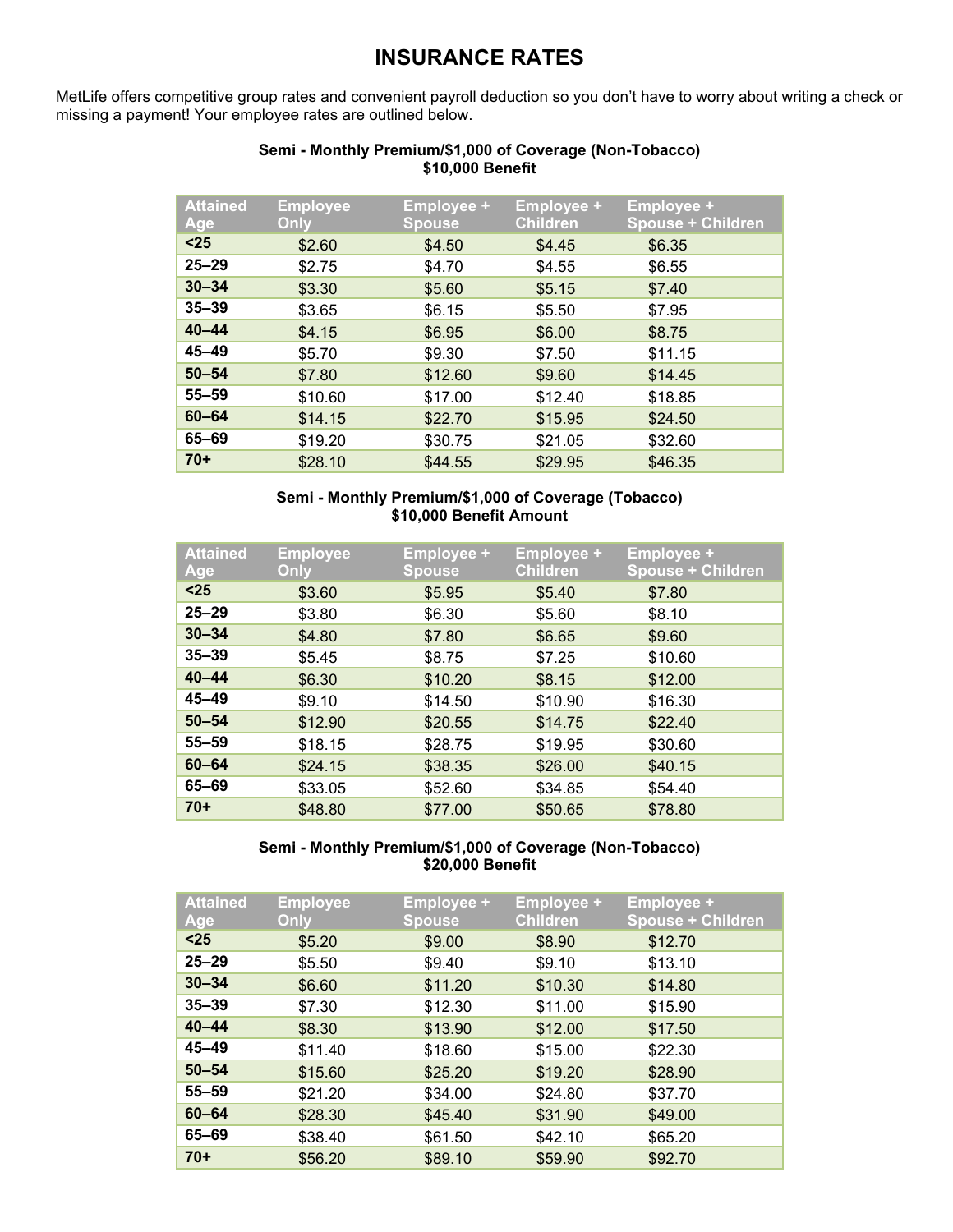### **Semi - Monthly Premium/\$1,000 of Coverage (Tobacco) \$20,000 Benefit**

| <b>Attained</b><br>Age | <b>Employee</b><br>Only | <b>Employee +</b><br><b>Spouse</b> | <b>Employee +</b><br><b>Children</b> | <b>Employee +</b><br><b>Spouse + Children</b> |
|------------------------|-------------------------|------------------------------------|--------------------------------------|-----------------------------------------------|
| $25$                   | \$7.20                  | \$11.90                            | \$10.80                              | \$15.60                                       |
| $25 - 29$              | \$7.60                  | \$12.60                            | \$11.20                              | \$16.20                                       |
| $30 - 34$              | \$9.60                  | \$15.60                            | \$13.30                              | \$19.20                                       |
| $35 - 39$              | \$10.90                 | \$17.50                            | \$14.50                              | \$21.20                                       |
| $40 - 44$              | \$12.60                 | \$20.40                            | \$16.30                              | \$24.00                                       |
| $45 - 49$              | \$18.20                 | \$29.00                            | \$21.80                              | \$32.60                                       |
| $50 - 54$              | \$25.80                 | \$41.10                            | \$29.50                              | \$44.80                                       |
| $55 - 59$              | \$36.30                 | \$57.50                            | \$39.90                              | \$61.20                                       |
| $60 - 64$              | \$48.30                 | \$76.70                            | \$52.00                              | \$80.30                                       |
| 65-69                  | \$66.10                 | \$105.20                           | \$69.70                              | \$108.80                                      |
| $70+$                  | \$97.60                 | \$154.00                           | \$101.30                             | \$157.60                                      |

# **QUESTIONS & ANSWERS**

#### **Who is eligible to enroll?**

Regular active full-time employees who are actively at work along with their spouse/domestic partner and dependent children can enroll for MetLife Critical Illness Insurance coverage.3

#### **How do I pay for coverage?**

Coverage is paid through convenient payroll deduction.

#### **What is the coverage effective date?**

The coverage effective date is 07/01/2020.

### **If I Leave the Company, Can I Keep My Coverage?** <sup>11</sup>

Under certain circumstances, you can take your coverage with you if you leave. You must make a request in writing within a specified period after you leave your employer. You must also continue to pay premiums to keep the coverage in force.

#### **Who do I call for assistance?**

Contact a MetLife Customer Service Representative at 1 800- GET-MET8 (1-800-438-6388), Monday through Friday from 8:00 a.m. to 8:00 p.m., EST.

Please call MetLife directly at 1-855-JOIN-MET (1-855-564-6638), Monday through Friday from 8:00 a.m. to 8 p.m., EST and talk with a benefits consultant.

#### Footnotes:

1 Coverage for Domestic Partners, civil union partners and reciprocal beneficiaries varies by state. Please contact MetLife for more information.

 $2$  Dependent Child coverage varies by state. Please contact MetLife for more information.

 $3$  Coverage is guaranteed provided (1) the employee is actively at work and (2) dependents are not subject to medical restrictions as set forth on the enrollment form and in the Certificate. Some states require the insured to have medical coverage. Additional restrictions apply to dependents serving in the armed forces or living overseas.

 Coverage is guaranteed provided (1) the employee is performing all of the usual and customary duties of your job at the employer's place of business or at an alternate place approved by your employer (2) dependents are not subject to medical restrictions as set forth on the enrollment form and in the Certificate. Some states require the insured to have medical coverage. Additional restrictions apply to dependents serving in the armed forces or living overseas.

4 We will not pay a Recurrence Benefit for a Covered Condition that Recurs during a Benefit Suspension Period. We will not pay a Recurrence Benefit for either a Full Benefit Cancer or a Partial Benefit Cancer unless the Covered Person has not had symptoms of or been treated for the Full Benefit Cancer or Partial Benefit Cancer for which we paid an Initial Benefit during the Benefit Suspension Period.